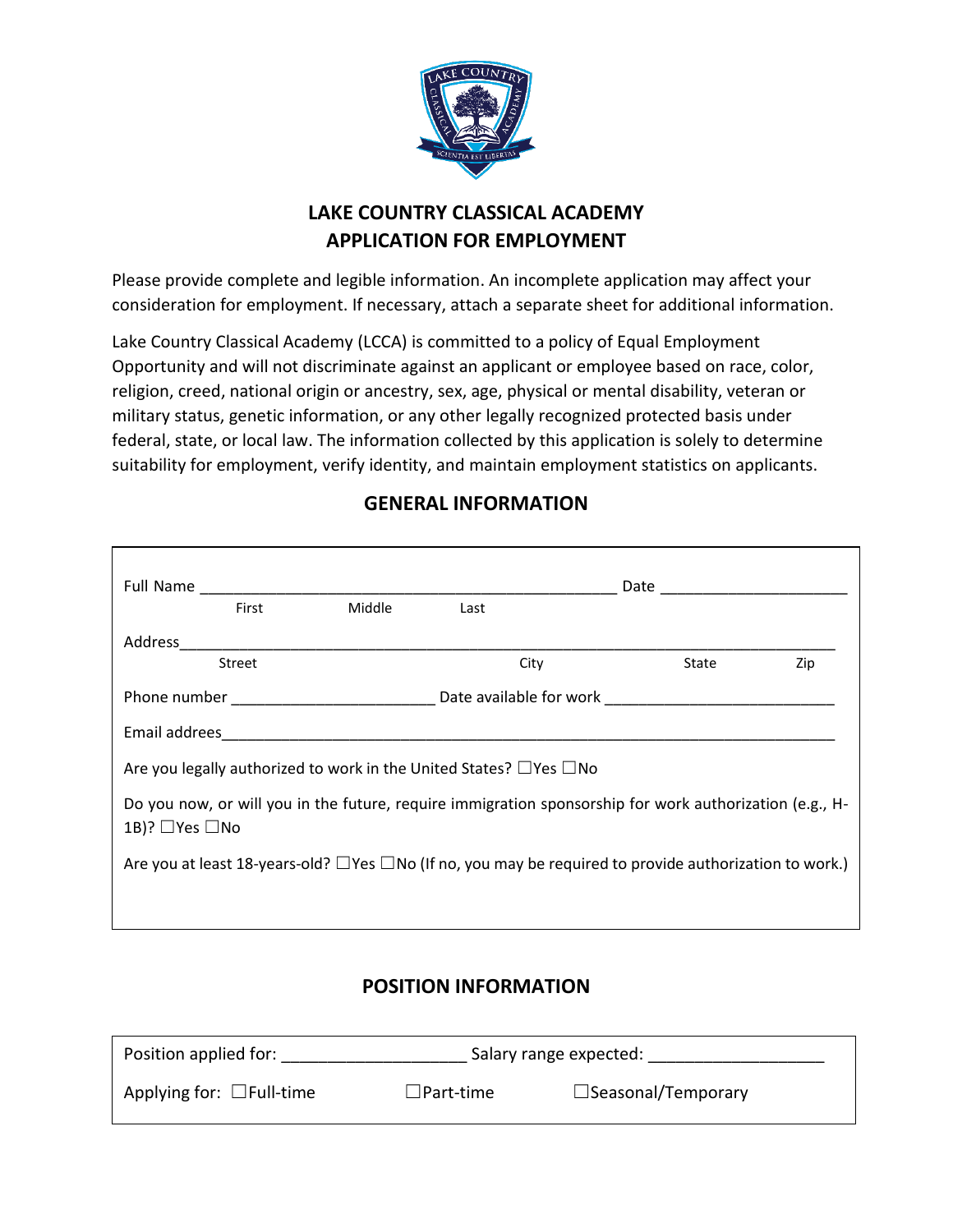### **EDUCATION**

|                        |               | Number of | Diploma, Degree, |                 |
|------------------------|---------------|-----------|------------------|-----------------|
| Type of School         | School Name & | Years     | or Certificate   | Course of Study |
|                        | Location      | Completed | Received         | or Major        |
| High School (or        |               |           |                  |                 |
| G.E.D.                 |               |           |                  |                 |
| equivalent)            |               |           |                  |                 |
| College or             |               |           |                  |                 |
| University             |               |           |                  |                 |
| <b>Graduate School</b> |               |           |                  |                 |
|                        |               |           |                  |                 |
| Vocational or          |               |           |                  |                 |
| <b>Trade School</b>    |               |           |                  |                 |
| Other                  |               |           |                  |                 |
|                        |               |           |                  |                 |

#### **BACKGROUND INFORMATION**

| During the past ten (10) years, have you ever been terminated, suspended, or asked to resign |  |
|----------------------------------------------------------------------------------------------|--|
| from any position?                                                                           |  |

 $\Box$  Yes  $\Box$  No If yes, please explain:

For the purpose of verifying information on this application, have you ever worked or attended school under a different name at any of the organizations you have listed?  $\Box$  Yes  $\Box$  No If yes, specify name:

Have you ever been convicted of a crime that has not been expunged, sealed, pardoned, annulled, statutorily eradicated, or dismissed upon condition of probation? You are not required to disclose sealed or expunged records of conviction or arrest, or expunged juvenile records of conviction or arrest. □Yes □No Record

#### **PROFESSIONAL REFERENCES**

| we may contact:      | List three professional references (other than those listed as a current/former supervisor) who                                                                                                            |
|----------------------|------------------------------------------------------------------------------------------------------------------------------------------------------------------------------------------------------------|
|                      |                                                                                                                                                                                                            |
|                      | Email Address <b>Email Address Email Address Email Address Email Address Email Address Email Address Email Address Email Address Email Address Email Address Email Address Email Address Email Address</b> |
|                      |                                                                                                                                                                                                            |
| <b>Email Address</b> | Type of Acquaintance                                                                                                                                                                                       |
| Name                 |                                                                                                                                                                                                            |
| <b>Email Address</b> | <b>Example 3 Type of Acquaintance</b>                                                                                                                                                                      |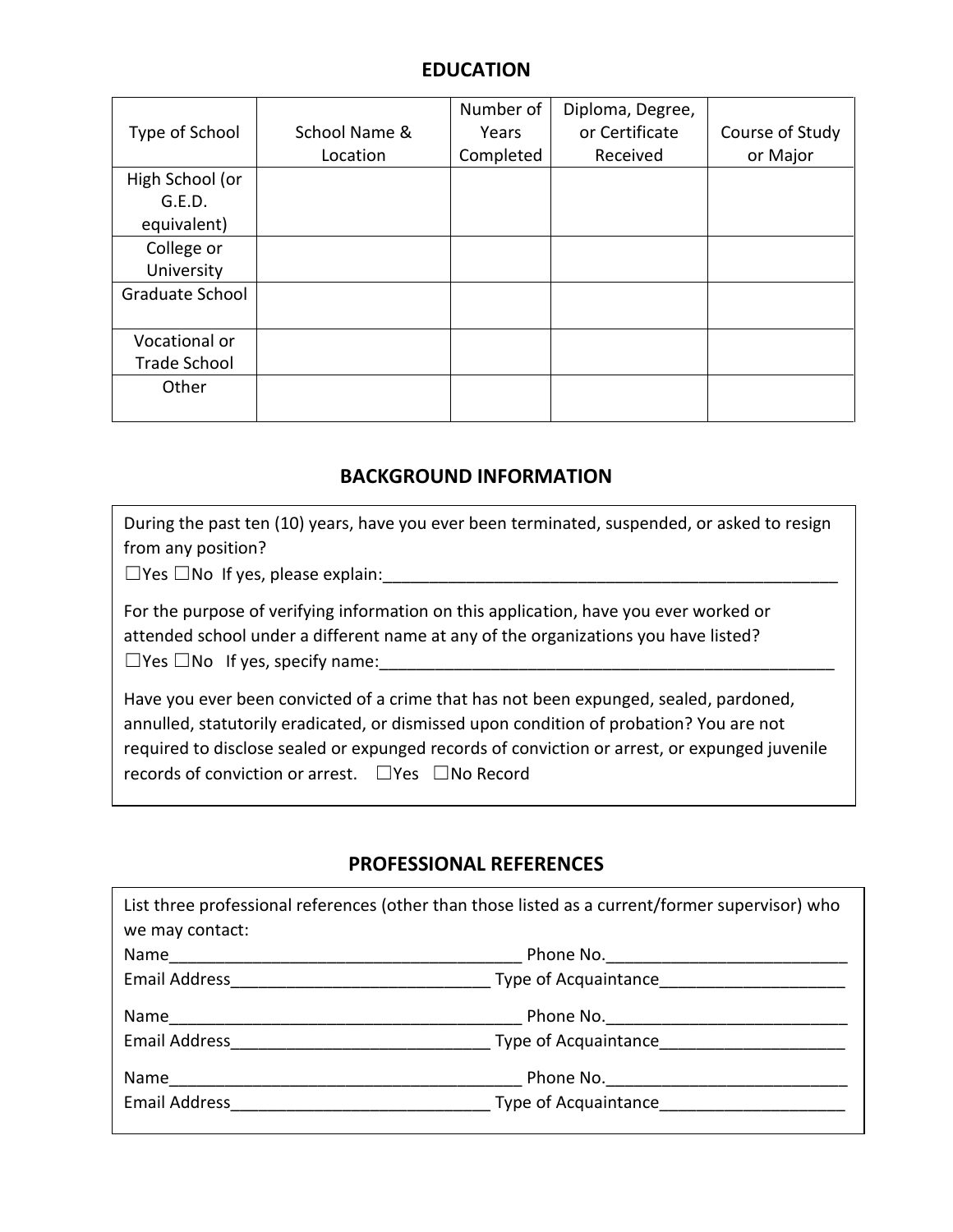#### **EMPLOYMENT RECORD**

List all employment experience for the past ten (10) years, starting with the most recent or present employer, including US military service or training. Using a separate section for each position, describe in detail all work experience. You may include as part of your employment history any verifiable work performed on a volunteer basis. Resumes may not be substituted in lieu of completing the following employment information.

|                            |            | From_______________________________ |
|----------------------------|------------|-------------------------------------|
|                            | Month      | Year                                |
|                            |            |                                     |
| May we contact? □ Yes □ No | Month      | Year                                |
|                            |            |                                     |
|                            |            |                                     |
|                            |            |                                     |
|                            |            |                                     |
|                            | Month Year |                                     |
|                            |            |                                     |
| May we contact? □ Yes □ No | Month      | Year                                |
|                            |            |                                     |
|                            |            |                                     |
|                            |            |                                     |
|                            |            |                                     |
|                            |            |                                     |
|                            | Month Year |                                     |
|                            |            |                                     |
| May we contact? □ Yes □ No | Month Year |                                     |
|                            |            |                                     |
|                            |            |                                     |
|                            |            |                                     |
|                            |            |                                     |
|                            | Month Year |                                     |
|                            |            |                                     |
| May we contact? □ Yes □ No | Month      | Year                                |
|                            |            |                                     |

| How did you learn about the position? Check all that apply:                           |                  |                                          |  |  |
|---------------------------------------------------------------------------------------|------------------|------------------------------------------|--|--|
| $\Box$ LCCA website                                                                   | $\Box$ Recruiter | $\Box$ Word of mouth $\Box$ Social media |  |  |
| $\Box$ Careers website or job board (Monster, Indeed, CareerBuilder, etc.)<br>□ Other |                  |                                          |  |  |